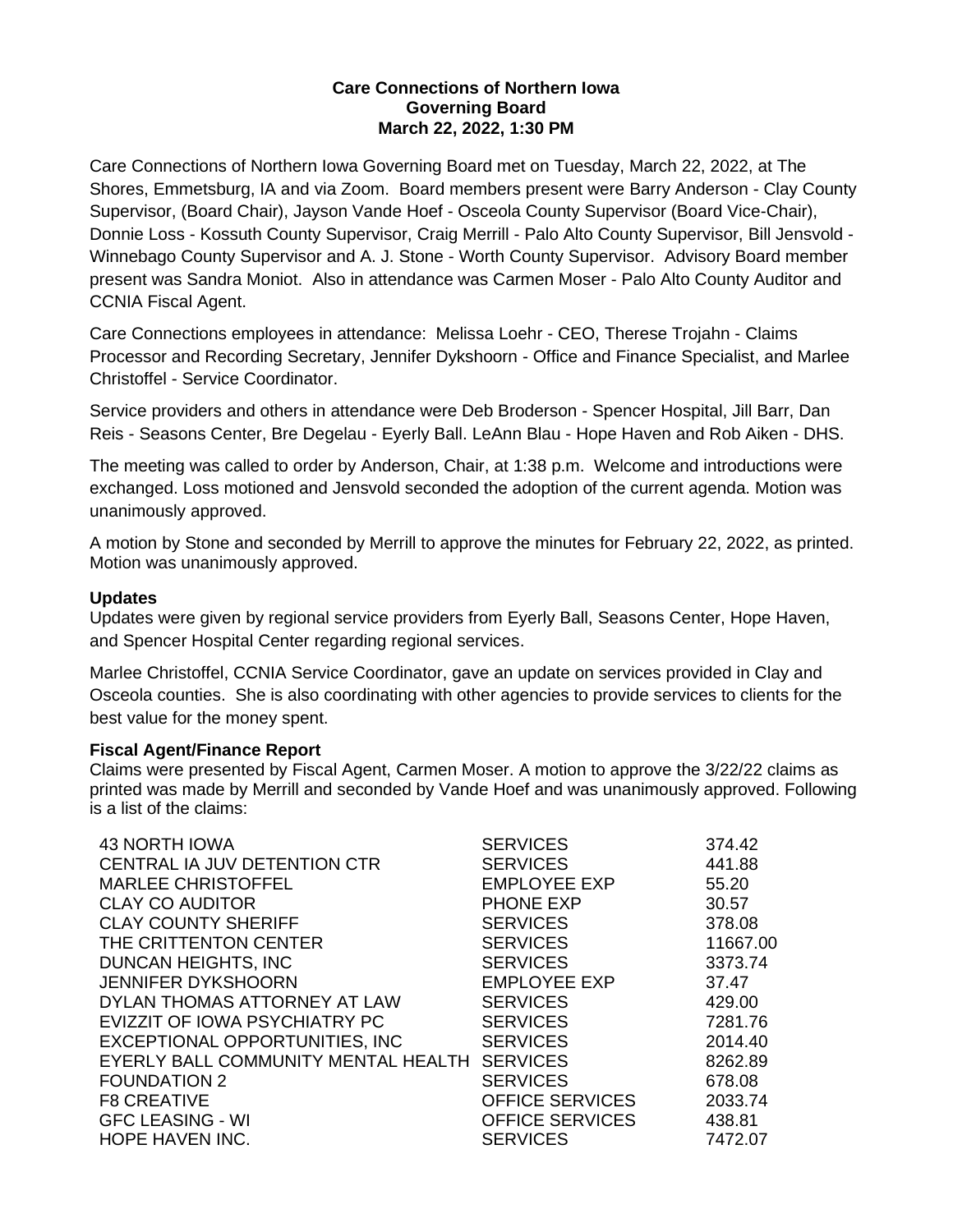| <b>HORIZONS UNLIMITED PALO ALTO CO</b> | <b>SERVICES</b>          | 3988.00  |
|----------------------------------------|--------------------------|----------|
| KOSSUTH CO SHERIFF                     | <b>SERVICES</b>          | 231.10   |
| <b>LOUGHLIN LAW FIRM</b>               | <b>SERVICES</b>          | 75.00    |
| <b>ANNA MILLER</b>                     | <b>EMPLOYEE EXP</b>      | 626.75   |
| <b>NEXT GENERATION TECHNOLOGIES</b>    | <b>DATA PROCESSING</b>   | 889.50   |
| NW IA YOUTH EMERGENCY SERVICES         | <b>SERVICES</b>          | 397.50   |
| SANDRA PELZER                          | <b>EMPLOYEE EXP</b>      | 397.87   |
| PLAINS AREA MENTAL HEALTH CTR          | <b>SERVICES</b>          | 1000.00  |
| <b>PRAIRIE LAKES AEA</b>               | <b>PUBLIC EDUCATION</b>  | 201.00   |
| THE PRIDE GROUP                        | <b>SERVICES</b>          | 31882.70 |
| SANDY LAW FIRM SHANNON SANDY           | <b>SERVICES</b>          | 75.09    |
| <b>SEASONS</b>                         | <b>SERVICES</b>          | 15369.08 |
| <b>SECURE SHRED SOLUTIONS</b>          | SANITATION & DISPOSAL    | 52.00    |
| <b>SPENCER DAILY REPORTER</b>          | <b>PUBLICATIONS</b>      | 87.83    |
| SPENCER MUNICIPAL UTILITIES            | <b>INTERNET SERVICES</b> | 100.00   |
| <b>SPENCER OFFICE SUPPLIES</b>         | <b>OFFICE SUPPLIES</b>   | 176.71   |
| THRIFTY WHITE PHARMACY                 | <b>SERVICES</b>          | 410.68   |
| U.S. CELLULAR                          | ADVOCATE EXP             | 86.72    |
| VILLAGE NORTHWEST UNLIMITED            | <b>SERVICES</b>          | 374.40   |
| <b>WINNEBAGO CO SHERIFF</b>            | <b>SERVICES</b>          | 621.70   |
| <b>WINNEBAGO COUNTY PUBLIC HEALTH</b>  | <b>SERVICES</b>          | 750.00   |

The Region's fund balance on 3/22/22 is \$2,688,371.02. Moser will bill the counties in the Region in April for the final payments for the year. She will also work with counties to clear fund 10000 before the end of June.

A motion by Stone and seconded by Loss to approve an increase of the FY23 warrant charge to \$18.00 starting July 1, 2022, was passed unanimously.

### **Old Business**

*28E Agreement Follow up* – Loehr will be sending the agreement back to Osceola County for a final signature.

*FY22 Annual Service and Budget Plan Amendment & planning and recommendations* – A review of strategies to increase the spending authority that were discussed by the work group developed at the 2/22/22 meeting were explained to the board. Motion by Vande Hoef and seconded by Jensvold to approve the FY22 Annual Service & Budget Plan Amendment as presented and utilize the RFP process to provide grants to providers was passed unanimously. A committee was established to review grants which will include Anderson, Stone, and Loss.

### **New Business**

*FY23 Annual Services and Budget Plan* – Motion by Stone and seconded by Loss to approve the FY23 Annual Services and Budget Plan with the possible changes in Board positions. Motion passed unanimously.

*Provider Special Project Funding Request - Seasons* – It was moved by Merrill and seconded by Stone to approve a \$40,000 special funding request for Seasons Center to purchase a bus for Camp Autumn and respite transportation. Motion passed unanimously.

*Election of CCNIA Board Officers* – Motion by Vande Hoef and seconded by Merrill to approve the following Region Officers: Barry Anderson as Chairman, A. J. Stone as Vice Chair and Bill Jensvold as Secretary for 2022. Motion was unanimously approved.

There was no public comment.